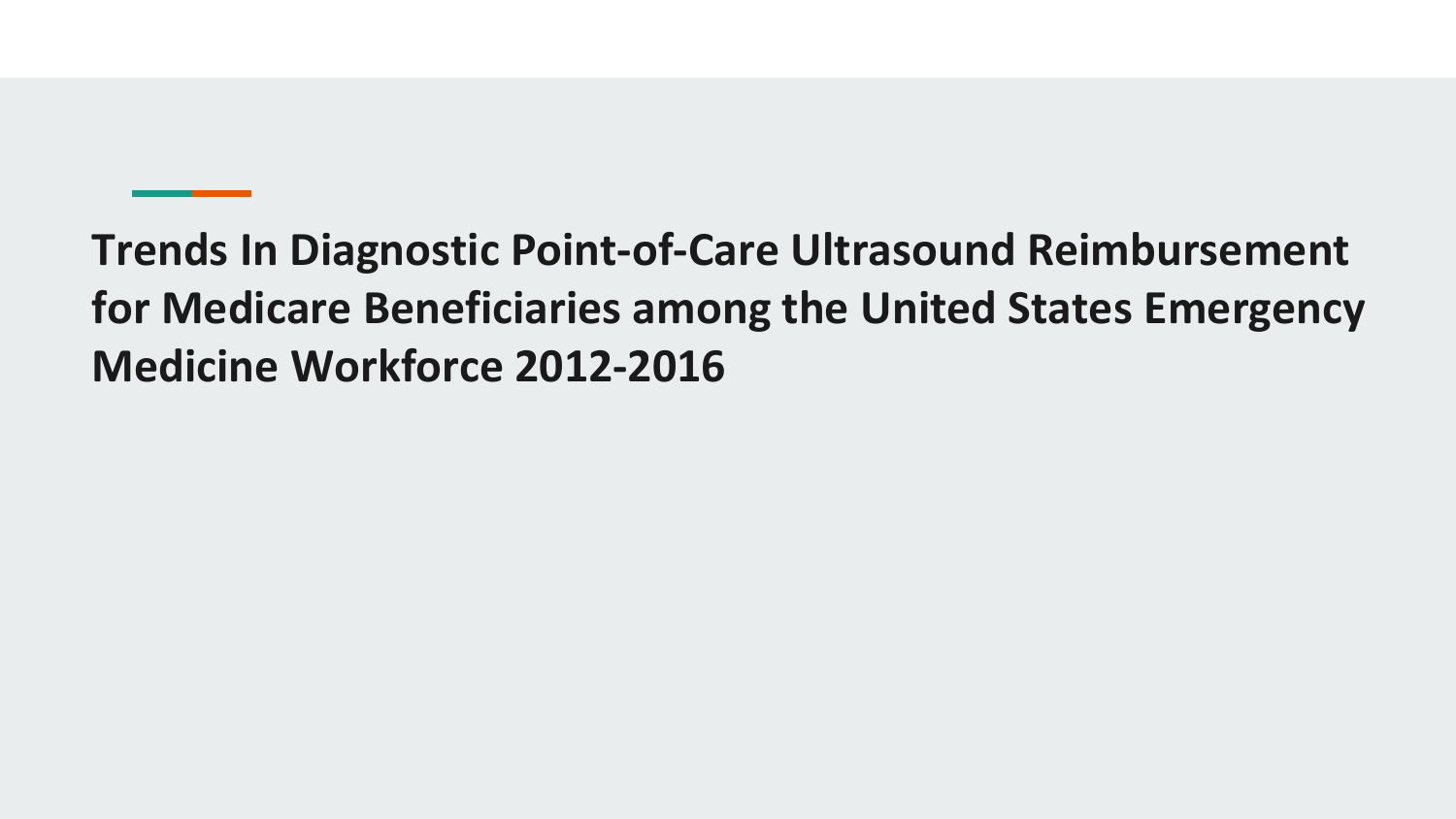## Authors

Madeleine S. Birch, Jennifer R. Marin MD MSc, Rachel B. Liu MD FACEP, Jane Hall Ph.D,M. Kennedy Hall MD MHS No funding source to disclose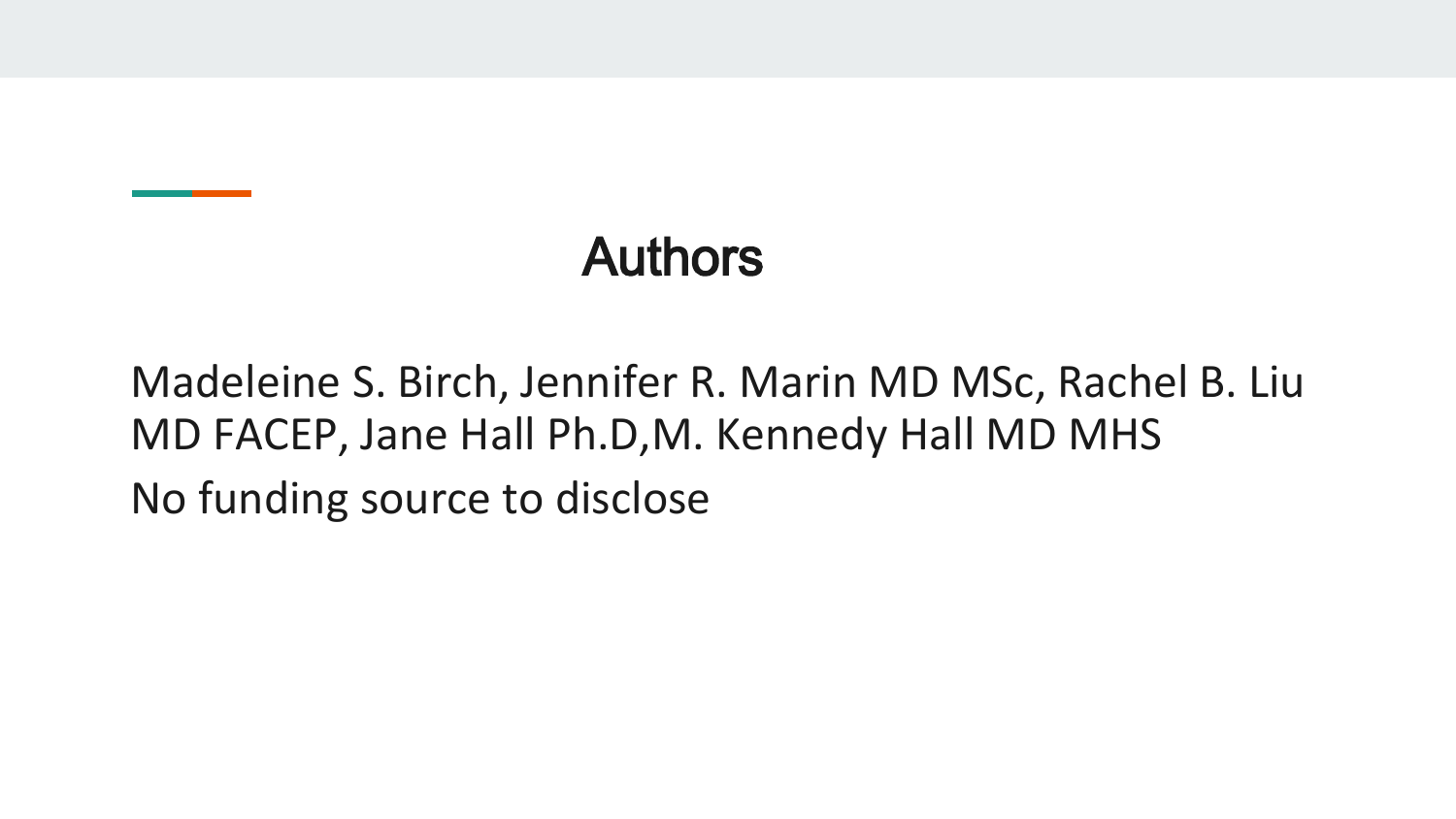#### No financial disclosures or conflict of interests to disclose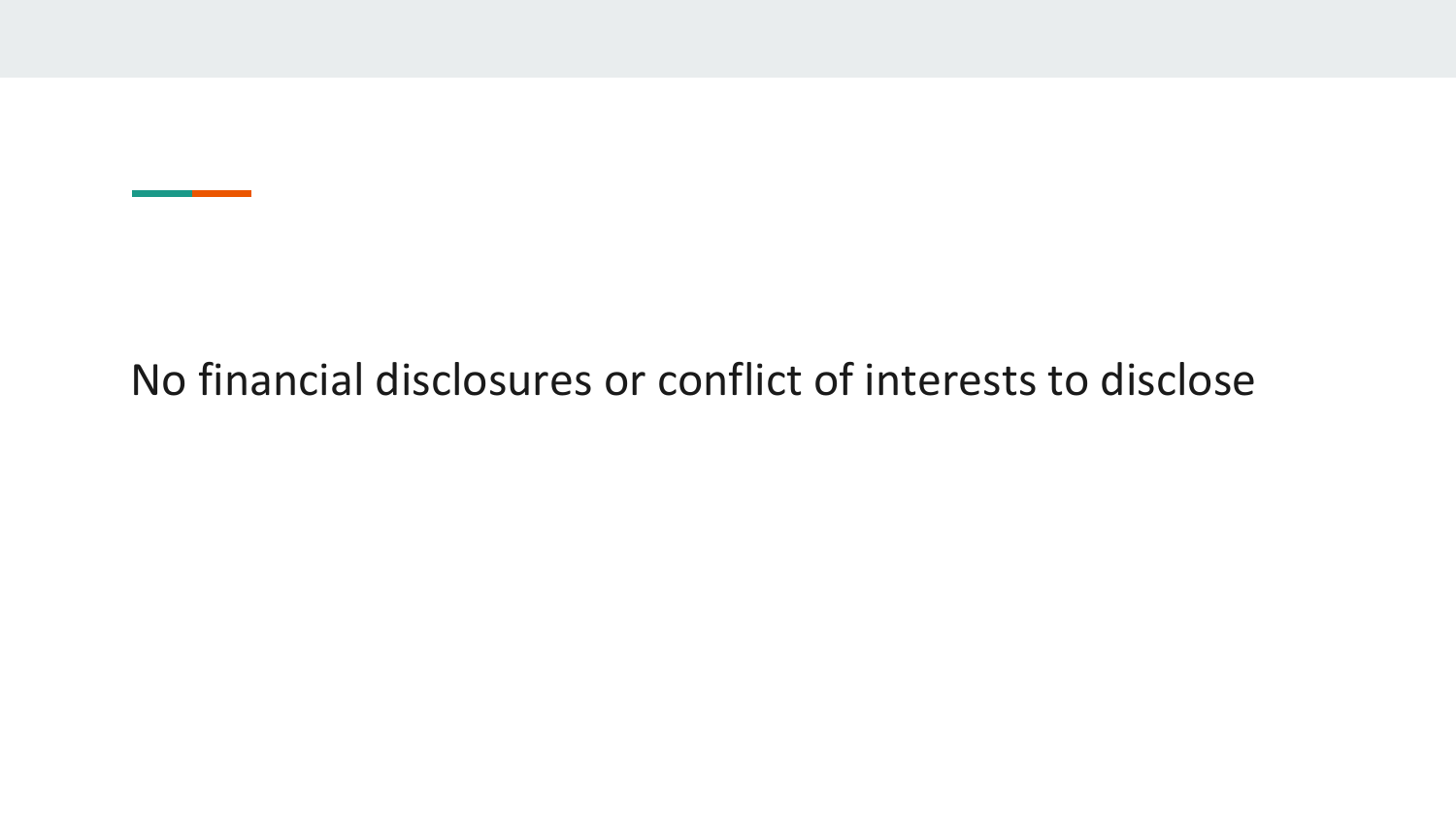## **Background**

•Point-of-care ultrasound (POCUS) allows for rapid diagnosis in the Emergency Department (ED)

• A previous study found that a low prevalence of emergency medicine (EM) clinicians received POCUS reimbursement in 2012 (0.7%).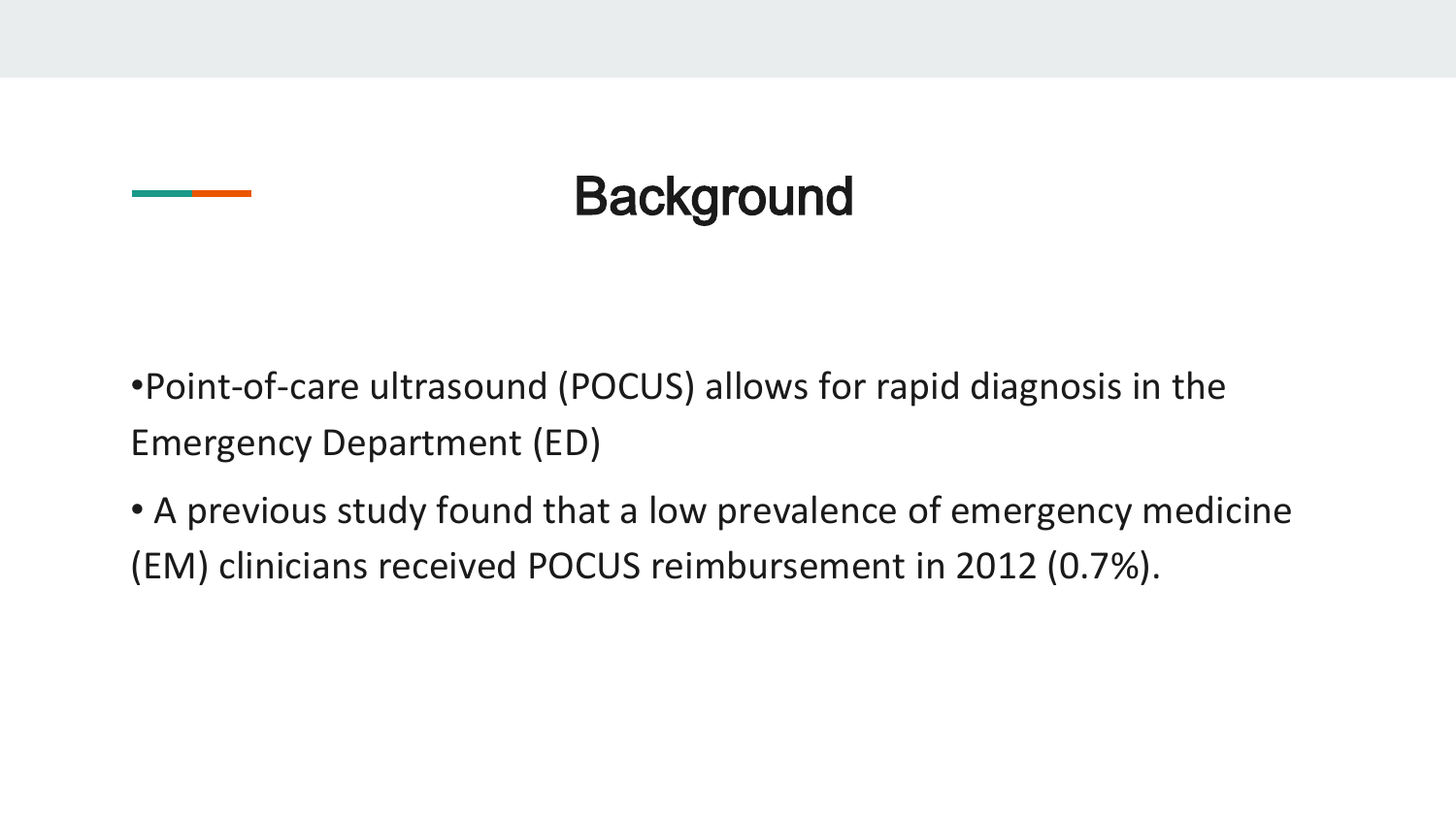## Aims

#### •We determine nationwide POCUS reimbursement patterns for four subsequent years.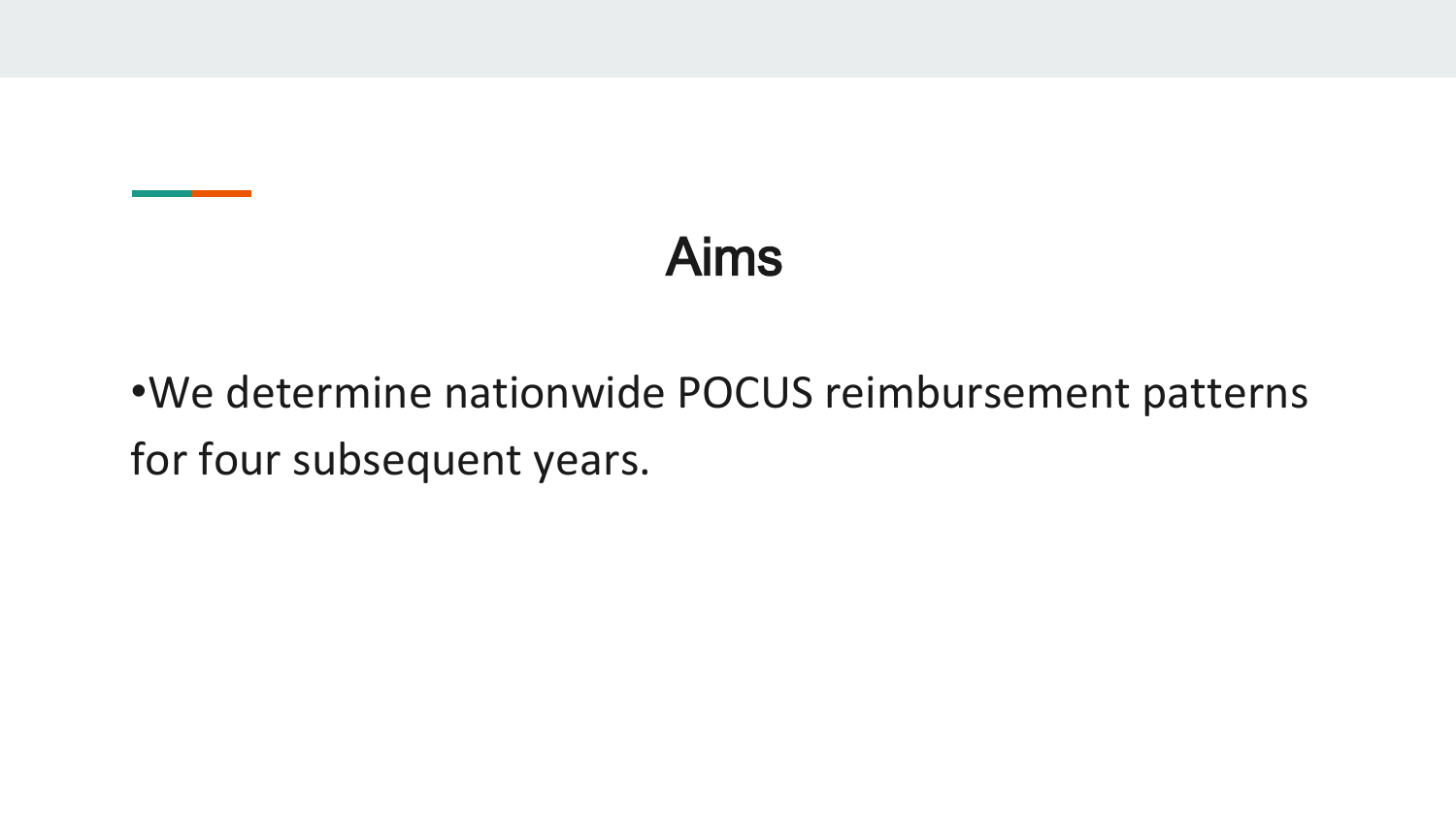#### **Methods**

•Cross-sectional study using 2012–2016 data from the Centers for Medicare and Medicaid Fee-for-Service Provider Utilization and Payment Data Part B,

•Defining POCUS examinations using Current Procedural Terminology (CPT) codes

•The emergency medicine (EM) workforce was defined by Emergency Medicine, Family Medicine, Internal Medicine, Critical Care, and Advanced Practice Providers who received EM-specific reimbursements.

•We compared patterns of POCUS reimbursement among EM physicians in 2012 versus 2016 via a two-sample test of proportions.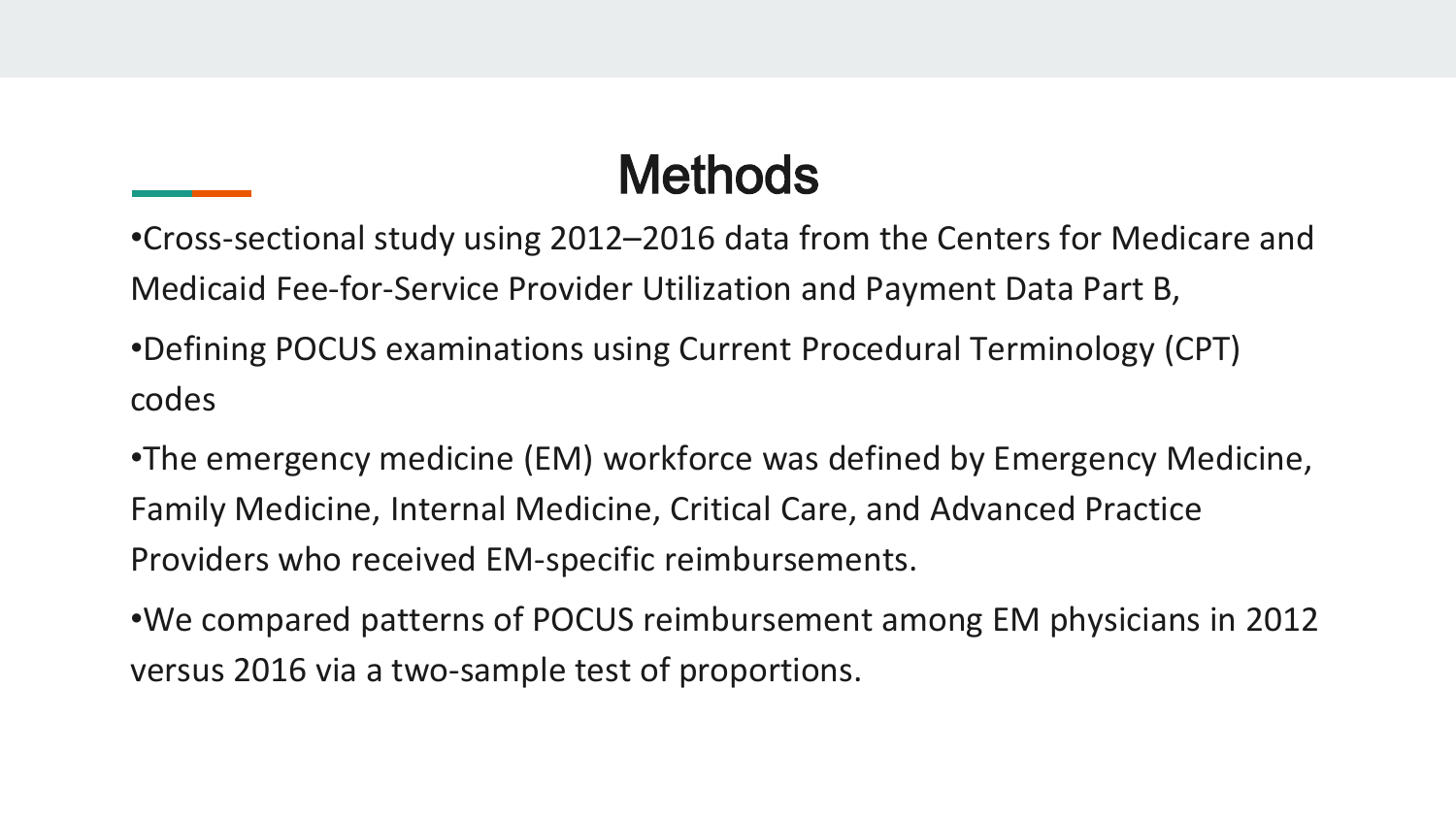#### **Results**

•In 2012, 342 (0.7% of total) EM workforce clinicians were reimbursed for diagnostic POCUS, versus 801 (1.3%) in 2016.

•EM-physicians represented an increasing proportion of the total workforce, increasing from 86.0% (95% CI 82.3%–89.6%) in 2012 (N=294) to 94.6% (95% CI 93.1%–96.2%) in 2016 (N=758).

•From 2012 to 2016, total POCUS reimbursements increased from 13,697 to 31,717, with significant growth from echocardiograms (4,127 to 13,978), abdominal exams (3,682 to 7,140), and thoracic exams (801 to 5,278).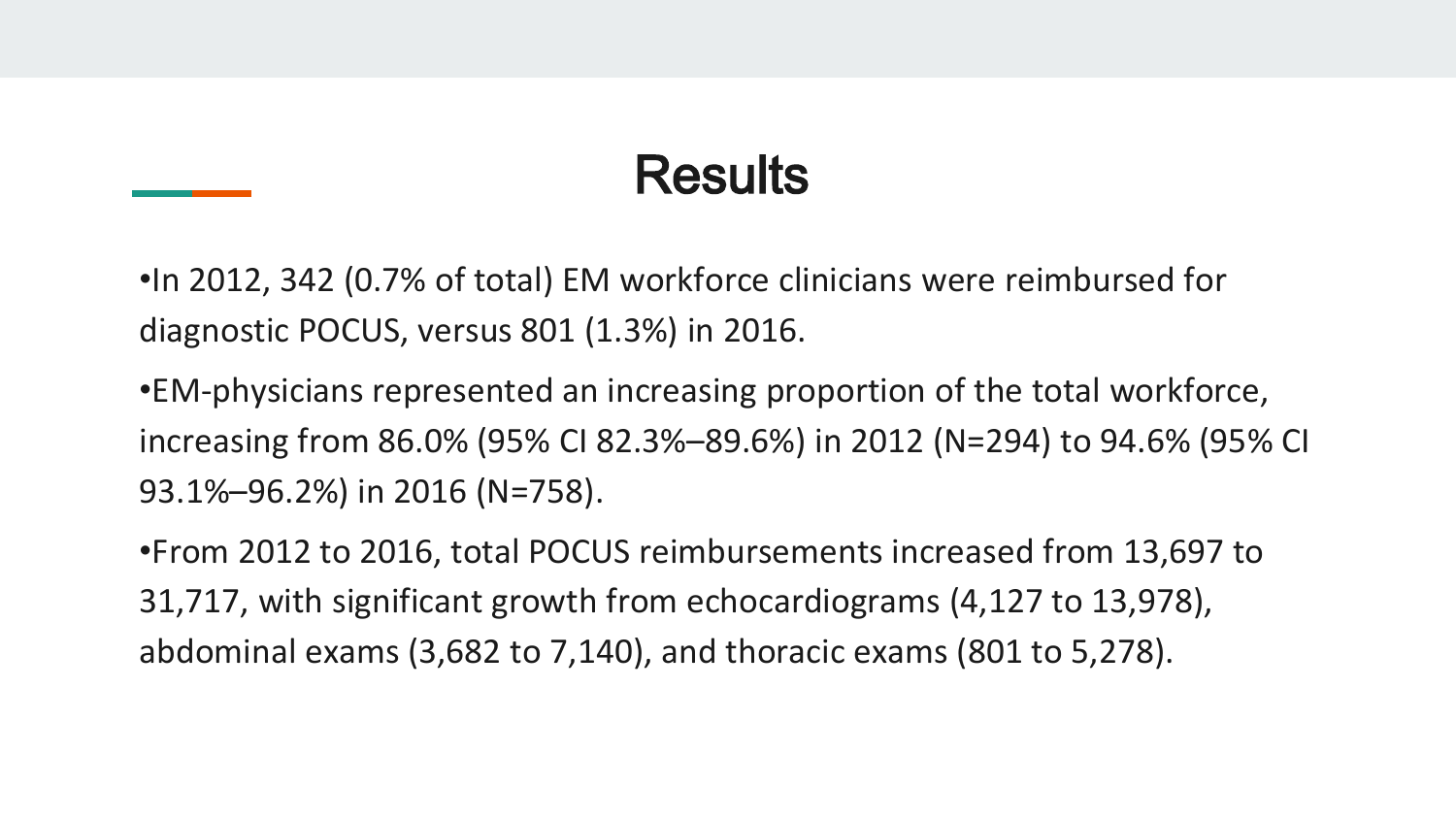# Results

#### Trends in Medicare Reimbursements for Point-of-Care **Ultrasound Examinations**

**EM Workforce Clinicians Reimbursed for Point-of-Care** Ultrasound Examinations, by Clinician Type



|                                    | 2012       | 2013   | 2014   | 2015       | 2016       |
|------------------------------------|------------|--------|--------|------------|------------|
| <b>EM Workforce Clinician Type</b> | N          | N      | N      | N          | N          |
|                                    | (%)        | $(\%)$ | (%)    | (%)        | (%)        |
| Emergency                          | 294        | 346    | 441    | 581        | 758        |
| physician                          | (86.0)     | (89.2) | (89.3) | (92.1)     | (94.6)     |
| Internal                           | 30         | 22     | 26     | 25         | 22         |
| medicine physician                 | (8.8)      | (5.7)  | (5.3)  | (4.0)      | (2.8)      |
| Family                             | 14         | 16     | 21     | 13         | 14         |
| practice physician                 | (4.1)      | (4.1)  | (4.3)  | (2.1)      | (1.8)      |
| Nurse                              | 2          | 2      | (0.2)  | 3          | o          |
| Practitioner                       | (0.6)      | (0.5)  |        | (0.5)      | (0.0)      |
| Physician                          | 2          | (0.3)  | 4      | 6          | 4          |
| assistant                          | (0.6)      |        | (0.8)  | (1.0)      | (0.5)      |
| Critical care physician            | o<br>(0.0) | (0.3)  | (0.2)  | 3<br>(0.5) | 3<br>(0.4) |
| <b>Total</b>                       | 342        | 388    | 494    | 631        | 801        |
|                                    | (100)      | (100)  | (100)  | (100)      | (100)      |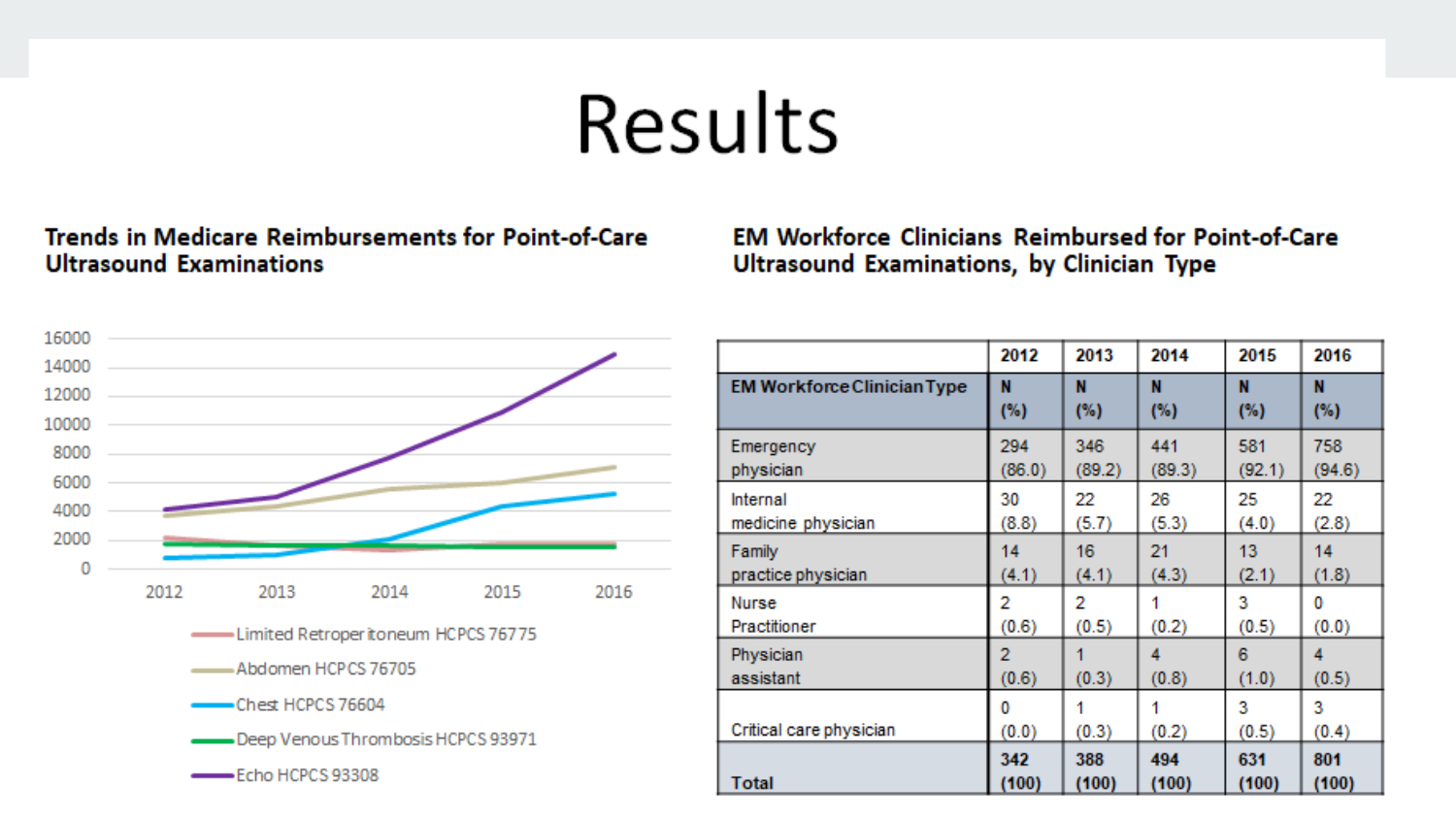#### **Limitations**

•The MPUF captures procedures for Medicare beneficiaries only

•The MPUF also captures only services that were reimbursed at least 11 times to a clinician in a given year

•Conservative threshold of 11 examinations along with our inclusion criteria of six predefined specialty types

•Examined reimbursement data primarily and not claims or performance data

•Cannot parse out ultrasound reimbursements to providers who also practice in other contexts such as family practice offices or urgent care clinics.